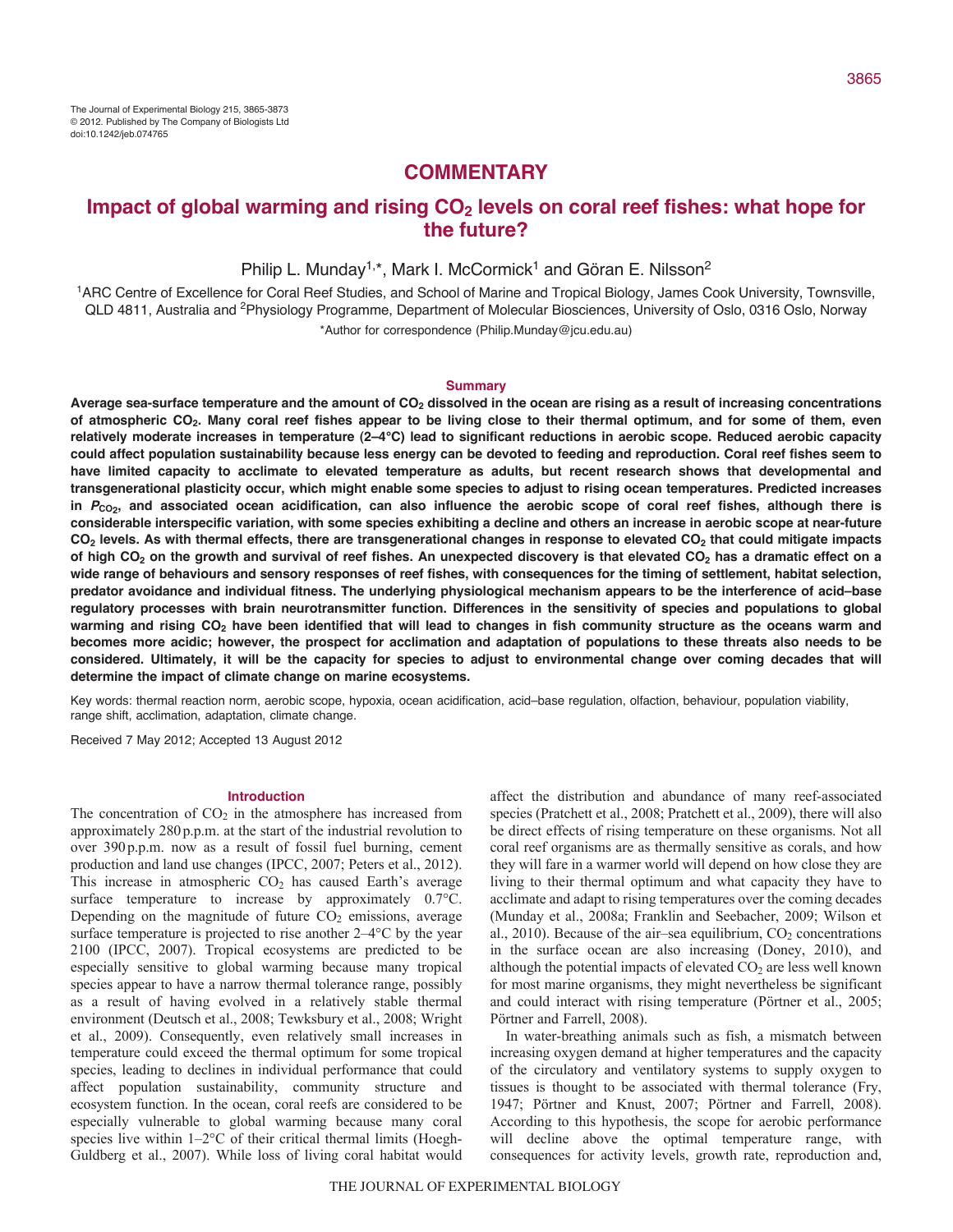# 3866 The Journal of Experimental Biology 215 (22)



Fig. 1. Aerobic scope is the difference between the minimum rate of oxygen consumption in unfed animals at rest and the maximum rate of oxygen consumption. Above (and below) a certain temperature, the aerobic scope will decrease. As temperature rises further, less energy can be devoted to processes like feeding and reproduction, thereby reducing the fitness of the animal. The critical (lethal) temperature is reached when the maximum capacity for oxygen uptake is needed just to supply basal oxygen needs.

ultimately, population survival (Fig.1) [for a detailed discussion, see also Farrell (Farrell, 2009)]. Aerobic scope could be further affected by stressors such as elevated  $CO<sub>2</sub>$ , which might increase aerobic demand or suppress the efficiency of oxygen supply (Pörtner and Farrell, 2008). Because of the link between aerobic scope and individual performance (e.g. Pörtner and Knust, 2007; Farrell et al., 2008; Eliason et al., 2011), knowledge of thermal reaction norms of aerobic scope could provide valuable insights into the sensitivity of different species to global warming and the likely effects of interacting stressors such as ocean acidification. By comparing thermal reaction norms it may be possible to predict which species and populations are likely to be most sensitive to future increases in temperature and the interacting effects of rising  $CO<sub>2</sub>$  levels (Nilsson et al., 2009). Aerobic scope might also be useful for testing and comparing the capacity for species and populations to acclimate or adapt to rapid climate change, either by comparisons of aerobic scope from natural populations living under different environmental conditions (Eliason et al., 2011; Gardiner et al., 2010) or in long-term experiments under conditions consistent with future climate change predictions (Donelson et al., 2012).

# **Aerobic capacity in a warming ocean**

Experimental evidence indicates that, as predicted, coral reef fishes live close to their thermal optimum, and that small increases in temperature can significantly reduce aerobic scope (Nilsson et al., 2009; Johansen and Jones, 2011); however, there is considerable variation among species. Nilsson et al. (Nilsson et al., 2009) found that two species of coral reef cardinalfish (family Apogonidae) were especially sensitive to increases in temperatures above the summer average they usually experience (29°C). Aerobic scope of the two cardinalfishes was reduced by nearly half at 31°C compared with 29°C, and virtually all capacity for additional oxygen consumption was lost by 33°C. Cardinalfishes began dying after 8days at 32°C (Nilsson et al., 2010), indicating that this temperature is beyond that at which even short-term persistence (i.e. days) is possible. In contrast, three damselfish species (Pomacentridae) retained over half their aerobic scope at 33°C compared with 29°C, and did not exhibit increased mortality. Variation in aerobic capacity has also been observed among damselfish species, with five of 10 species tested by Johansen and Jones (Johansen and Jones, 2011) exhibiting a reduction in aerobic scope from 29 to 32°C, but another five species exhibiting no significant change. Together, these results demonstrate that some coral reef fishes are sensitive to small increases in average summer temperature, but that the effects are much more dramatic in some species than others.

Reduced aerobic scope at elevated temperatures is also correlated with a reduction in hypoxia tolerance. Again using cardinalfish and damselfish, Nilsson et al. (Nilsson et al., 2010) showed that there was a positive correlation between resting oxygen consumption  $(M<sub>O2</sub>)$  and the minimum oxygen content in water at which  $\dot{M}_{O2}$  can be maintained (the critical oxygen level,  $O_{2\text{crit}}$ ). As expected, both  $\dot{M}_{O_2}$  and  $O_{2\text{crit}}$  increased with increasing water temperature in the cardinalfish *Ostorhinchus doederleini* and the damselfish *Pomacentrus moluccensis*, implying reduced hypoxia tolerance in warmer water. Consistent with the earlier findings, both variables increased more sharply in the cardinalfish than in the damselfish. The  $Q_{10}$  (an index for the rate of rise in  $\dot{M}_{O2}$ ) with temperature) of the cardinalfish over the tested temperature range (29–32°C) was 6.1, whereas the damselfish had a  $Q_{10}$  of 2.2. Correspondingly,  $O_{2\text{crit}}$  increased by 71% in the cardinalfish, but only by 23% in the damselfish from 29 to 32°C (Nilsson et al., 2010). The predicted loss of hypoxia tolerance indicated by the increase in  $O_{2\text{crit}}$  could have important consequences for reef fishes, because many of them shelter among coral branches, in crevices or within the reef matrix to avoid nocturnal predators (Nilsson and Östlund-Nilsson, 2004; Nilsson et al., 2007). Especially in lagoonal environments, these habitats can become severely hypoxic at night as a result of respiration of reef organisms, and therefore may provide less suitable refuges to fishes with a reduced hypoxia tolerance in a warmer future (Ohde and van Woesik et al., 1999; Nilsson et al., 2004; Clavier et al., 2008).

The difference in sensitivity of cardinalfishes and damselfishes to elevated temperatures described above has important ecological ramifications. Because of their higher sensitivity to increased temperature, cardinalfishes are predicted to exhibit rapid range shifts in response to global warming (Nilsson et al., 2009). As sea surface temperatures increase, lowlatitude populations will become less viable. At the same time, high-latitude locations will become more suitable for population persistence, especially as overwintering temperatures exceed minimum thermal limits (Figueira and Booth, 2009). As a result of changes in locations where populations can persist, geographic distributions will shift to match the preferred thermal range. Damselfish populations may also shift toward higher latitudes, but the rate will be slower, and high-latitude populations are more likely to persist because of their greater thermal tolerance. As a result, the composition of low-latitude reef fish communities will change as thermally sensitive species experience local extinctions and more thermally tolerant species persist. At the same time, changes in fish community structure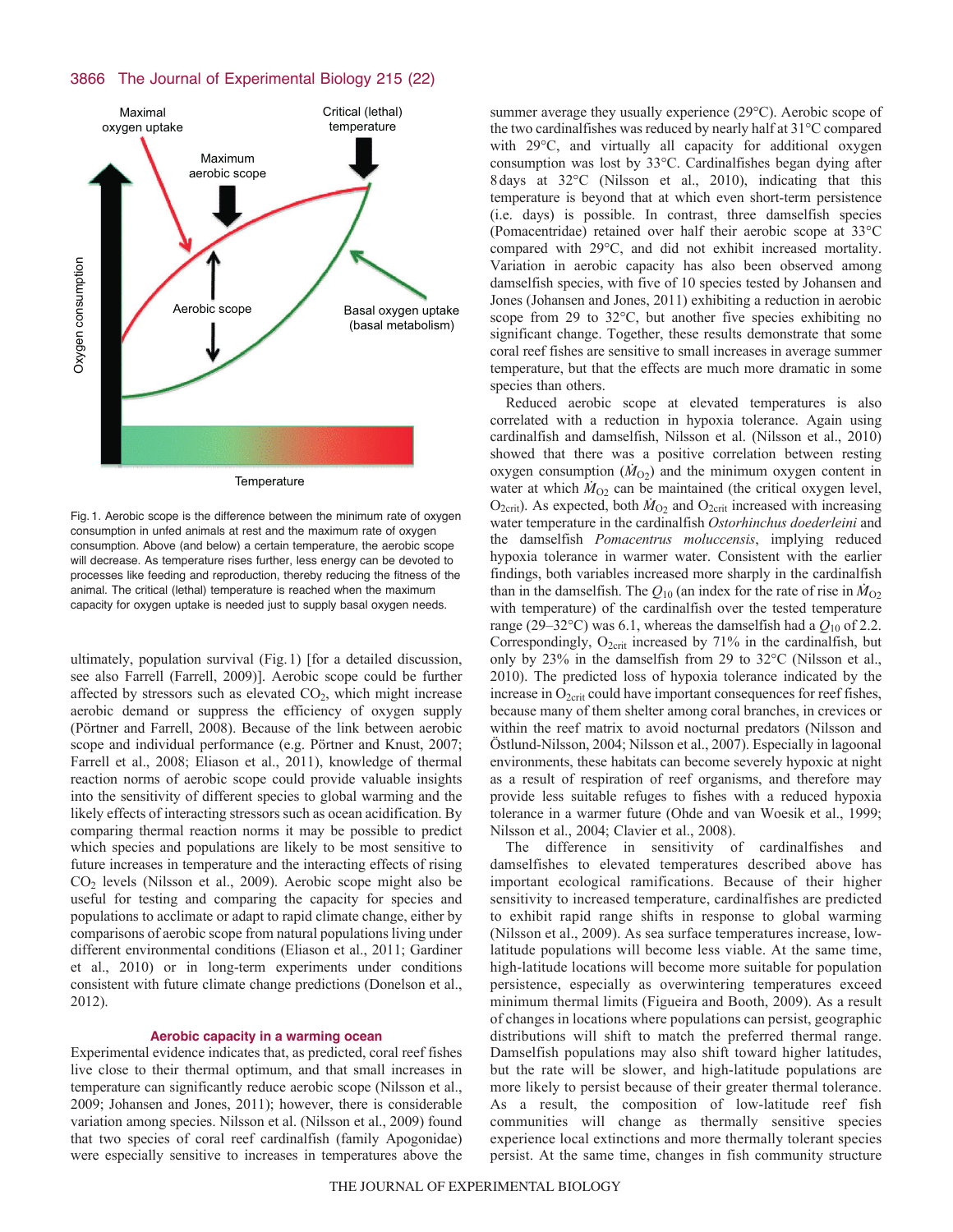will also occur in high-latitude locations due to range extensions and colonization of new areas by tropical species.

Reduced aerobic capacity at elevated temperature is expected to have significant implications for individual performance (Pörtner and Farrell, 2008). Reductions in aerobic scope at 32°C compared with 29°C in five species of damselfish was associated with a 21–28% reduction in critical swimming speed (Johansen and Jones, 2011). Importantly, comparisons with field conditions indicate that a reduction in swimming speed of this magnitude would leave some of these species unable to swim against the currents commonly found in their reef habitats. Laboratory experiments have demonstrated that increases of just 1.5–3°C in water temperature above summer averages lead to declines in somatic growth (Munday et al., 2008b) and reproductive performance (Donelson et al., 2010) of the coral reef damselfish *Acanthochromis polyacanthus*. Temperature increases of this magnitude cause complete cessation of reproduction in fish on a moderate ration diet and ~50% reduction in the number of active breeding pairs on a high ration diet (Donelson et al., 2010). Even on the high ration diet, the number of eggs laid per clutch, egg size and offspring size were all smaller for fish kept at the warmer temperatures. Unseasonally high water temperatures due to El Niño conditions have also been associated with recruitment failures of coral reef fishes in the central Pacific (Lo-Yat et al., 2011), possibly due to reproductive failure of adults at high temperatures. Reduced growth and reproductive output by *A. polyacanthus* at elevated temperatures is correlated with a sharp decline in aerobic scope at these temperatures (Donelson et al., 2012), suggesting that less energy is available for activities other than basic maintenance at higher temperatures. However, steroid hormones involved in reproduction are also temperature sensitive (Pankhurst and Munday, 2011) and the relative importance of these two physiological factors in explaining reproductive declines in reef fishes at elevated temperature remains unknown.

Increased temperature can also influence development and life history traits of larval reef fishes. There is ample evidence that higher temperatures (within the natural range) accelerate development, increase growth rate, and reduce the pelagic duration of larval coral reef fishes (McCormick and Molony, 1995; Meekan et al., 2003; Green and Fisher, 2004; Sponaugle et al., 2006). The ecological impact of such changes are still poorly understood, but could include improved survival rates due to shorter duration in the pelagic environment (O'Connor et al., 2007), more variable survival due to a greater risk of starvation associated with increased metabolic rate, and reduced dispersal distances due to reduced time in the pelagic stage (Munday et al., 2009a). Experimental studies are now required that test the early life history traits of coral reef fish larvae at temperatures above the present-day range experienced in nature, to determine if the rate of larval developmental continues to increase at temperatures consistent with global warming predictions, or if they too are operating close to their thermal optimum and exhibit a decline in performance at elevated temperatures.

# **The potential for thermal acclimation and adaptation**

Tropical species are often predicted to have limited capacity for thermal acclimation because they have evolved in a relatively stable thermal environment (Stillman, 2003; Tewksbury et al., 2008). To date, only a handful of studies have examined thermal acclimation in coral reef fishes, but all indicate that adult fish have limited capacity for acclimation to increasing temperature (e.g. Nilsson et al., 2010). For example, *Pomacentrus moluccensis* kept for 22days at 32°C did not exhibit improved aerobic capacity compared with fish kept for 0 or 7days at this temperature (Nilsson et al., 2010). Similarly, breeding pairs of *A. polyacanthus* continue to experience significant decrements in reproductive performance even after months of exposure to elevated temperature (Donelson et al., 2010). These results suggest that future generations of these species will suffer significant impacts from increasing ocean temperatures.

However, there is exciting new evidence for developmental and transgenerational acclimation to elevated temperature in coral reef fishes. *Acanthochromis polyacanthus* reared from hatching at 3°C above present-day summer averages exhibit a smaller increase in resting metabolic rate compared with fish reared at present-day averages and tested at elevated temperatures (Donelson et al., 2011). Furthermore, when these developmentally acclimated fish are reared to adulthood, and their offspring are then reared at elevated temperature, the offspring exhibit a remarkable increase in aerobic scope compared with fish that have not been acclimated to elevated temperatures for several generations (Donelson et al., 2012). The aerobic scope of fish reared at  $+1.5$  and  $+3$ °C above present-day temperatures returns to present-day control levels within two generations (Fig.2). These new studies demonstrate that despite having little capacity for reversible acclimation as adults, some coral reef fishes have considerable capacity for transgenerational thermal acclimation. This has important consequences for climate change research, because the full potential to cope with rising ocean temperature may take several generations to be expressed.

The mechanisms responsible for the dramatic improvement in aerobic performance between generations observed by Donelson et al. (Donelson et al., 2012) are yet to be identified, but could be associated with variation in epigenetic state (Jablonka and Raz, 2009). Specifically, changes in gene expression and cellular



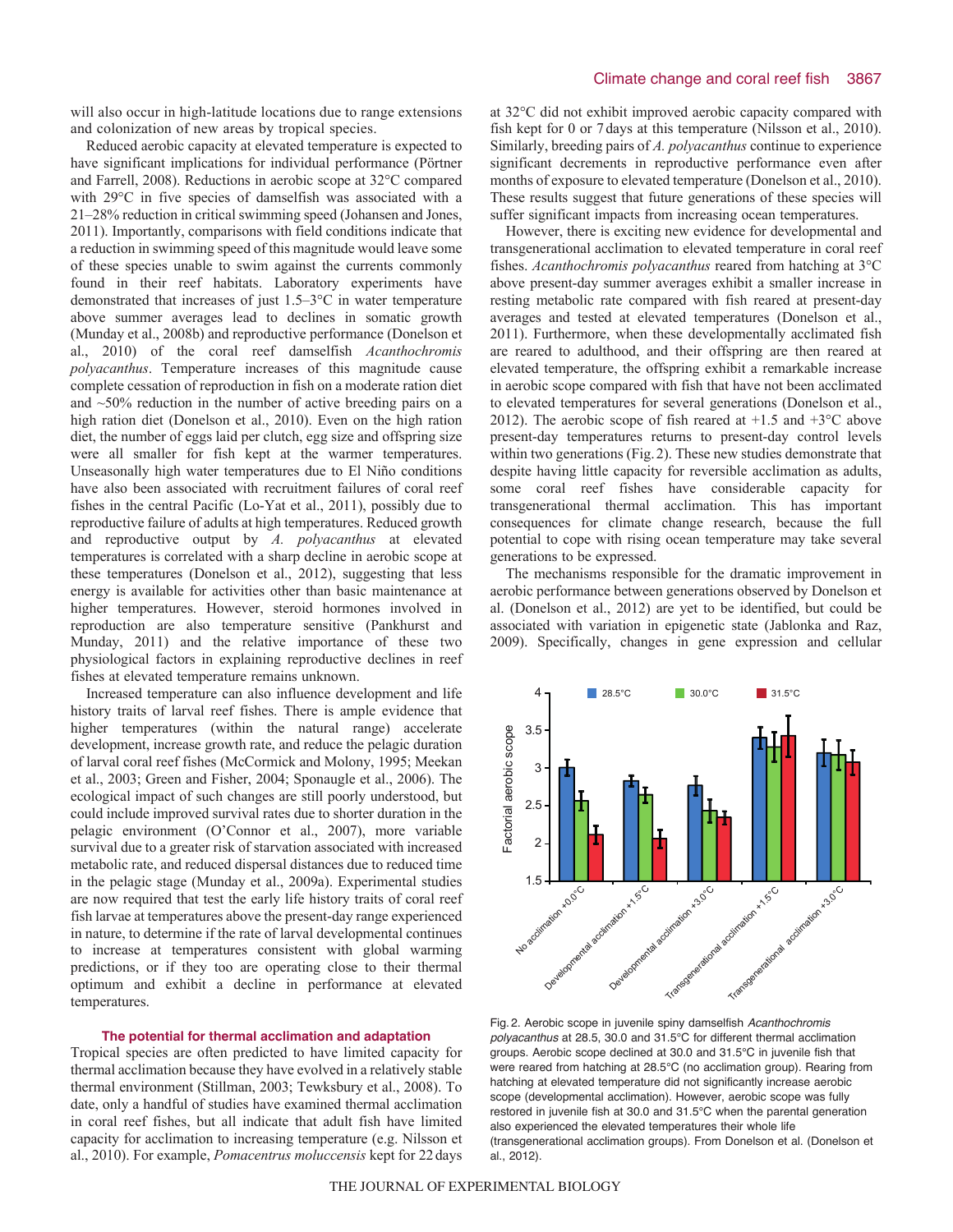# 3868 The Journal of Experimental Biology 215 (22)

function of parents exposed to elevated temperature may prime their offspring to develop more efficient physiological pathways for a warmer environment. Non-genetic inheritance is a rapidly emerging field of biological and evolutionary study (Bonduriansky, 2012), with numerous examples of the environmental conditions experienced in one generation having important consequences for future generations (Jablonka and Raz, 2009). Theory predicts that such effects could be critically important to the adaptation of species to a rapidly changing climate (Bonduriansky et al., 2012). It is surprising, therefore, that more attention has not be given to this topic in climate change research and we suggest that it will be an important area for future experimental investigation.

Despite the prospect of greater capacity for thermal acclimation in reef fishes than previously expected, it should also be recognized that acclimation may incur some costs or involve trade-offs with other traits (Angilletta et al., 2003). For example, thermally acclimated fish were smaller than non-acclimated fish in the experiments conducted by Donelson et al. (Donelson et al., 2011; Donelson et al., 2012), suggesting that physiological acclimation

might have some energetic cost that reduces the energy available for somatic growth. Consequently, future studies on transgenerational acclimation also need to consider the potential implications for growth, fecundity and other life history traits.

Although local populations of coral reef fishes may be sensitive to small increases in water temperature, many species also have large geographic ranges that span temperature gradients greater than projected changes in ocean temperature due to global warming (Munday et al., 2008a). The occurrence of populations across such temperature gradients illustrates that many species must possess the capacity for local thermal acclimation and adaptation, even if adults exhibit little capacity for within-generation acclimation. In one of the only comparative studies conducted to date for coral reef fishes, Gardiner et al. (Gardiner et al., 2010) found that high-latitude populations exhibited similar or higher aerobic scope than low-latitude populations of the same species when tested at the temperatures inhabited by the low-latitude population, and at temperatures up to 4°C above the summer average (Fig.3). This counter-gradient



Fig. 3. Aerobic scope varies between populations in four out of six tested species of cardinalfishes and damselfishes from Heron Island (solid lines) and Lizard Island (dashed lines). In general, the populations from Heron Island have a higher aerobic scope at a particular temperature than those from Lizard Island, even though Lizard Island is >1200 km closer to the equator and has a warmer average summer temperature than Heron Island (28.9°C *versus* 27.5°C). Larger seasonal variations in temperature further from the equator may explain this countergradient variation. It may also reflect compensation in respiratory performance to allow for a high aerobic scope even at a relatively low water temperature. From Gardiner et al. (Gardiner et al., 2010). Photo credits: J. Krajewski, I. Lunde, R. Patzner and G.E.N.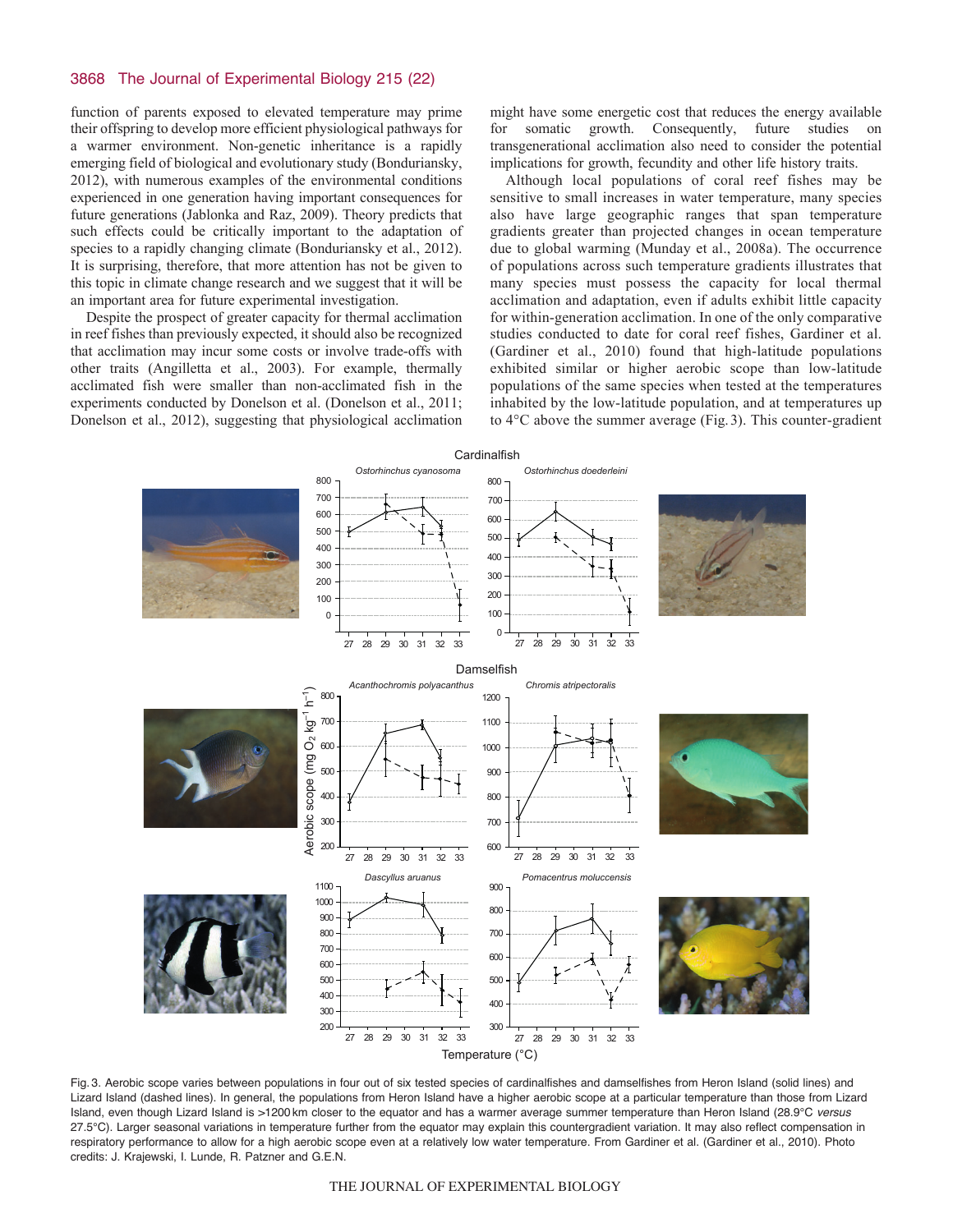variation in aerobic capacity suggests that high-latitude populations are locally acclimated or adapted to the greater variation in temperature they experience compared with lowlatitude populations. This acclimation or adaptation to temperature variation could enable them to perform better at temperatures above their summer average compared with lowlatitude populations. Similar counter-gradient patterns of thermal preference and tolerance have been observed in temperate fishes (Fangue et al., 2009; Baumann and Conover, 2011). For coral reef fishes, the counter-gradient variation in aerobic capacity was mostly driven by high-latitude populations exhibiting up to 80% higher maximum rates of oxygen consumption  $(M_{O2, max})$ compared with low-latitude populations. The adaptive advantage of a higher  $M_{\text{O}_2,\text{max}}$  in high-latitude populations is currently unknown, but could be related to a need for increased aerobic scope to offset detrimental effects of cooler water on one or more life history traits. In particular, increased metabolic rate could help maintain growth and developmental rates in cooler water, as observed in many temperate fishes (Conover et al., 2009).

### **Elevated CO2 and aerobic scope**

The effects of rising atmospheric  $CO<sub>2</sub>$  on marine fishes have received much less attention than those of rising temperature. This is possibly because adult fish are known to closely regulate their acid–base balance (Claiborne et al., 2002; Brauner and Baker,  $2009$ ) and previous studies have indicated that the  $CO<sub>2</sub>$  levels that cause mortality in adult fish are often an order of magnitude or more higher ( $>10,000$  µatm) (Ishimatsu et al., 2008) than the  $CO<sub>2</sub>$ levels predicted for the atmosphere and surface ocean by the end of this century (up to  $\sim$ 1000 µatm under a business-as-usual scenario of  $CO<sub>2</sub>$  emissions). Nevertheless, fishes are sensitive to increasing environmental  $CO<sub>2</sub>$  because the  $CO<sub>2</sub>$  of body fluids is often relatively close to ambient conditions [just a few mmHg above ambient in some species (Evans et al., 2005)]. Consequently, even relatively small increases in ambient  $CO<sub>2</sub>$  can lead to increases in plasma  $P_{CO2}$ . Very high concentrations of environmental  $CO<sub>2</sub>$  $(>10,000 \mu$ atm) are known to affect respiration, circulation and metabolism of some fishes (Ishimatsu et al., 2005); however, the effects of the more moderately increased  $CO<sub>2</sub>$  concentrations projected to occur in the surface ocean this century, and the associated changes in seawater pH, are only just starting to be



explored. In one of the first studies conducted to date, Munday et al. (Munday et al., 2009b) found that exposure to  $\sim$ 1000  $\mu$ atm CO<sub>2</sub> reduced aerobic scope by 33–47% in the same two species of cardinalfishes that were observed to be highly sensitive to elevated water temperature in the other studies mentioned above (Nilsson et al., 2009; Gardiner et al., 2010). The effect of  $1000 \mu$ atm CO<sub>2</sub> on aerobic performance was similar to a 4°C increase in temperature in both species, and in *Ostorhinchus doederleini* caused an increase in mortality at 32–33°C, which appears to be close to the critical thermal limit for this species (Nilsson et al., 2010). In contrast, Rummer et al. (Rummer et al., in revision) found that  $\dot{M}_{\text{O2,max}}$  and therefore aerobic scope of adult *A. polyacanthus* increased by 38% when exposed to  $\sim$ 1000 $\mu$ atm CO<sub>2</sub> for 2 weeks. These two studies, both conducted at the same location, indicate that the effects of near-future CO<sub>2</sub> levels on oxygen uptake can vary markedly among coral reef fish species. Understanding this variation will be important for predicting the effects of climate change on coral reef fish communities, because for some species elevated  $CO<sub>2</sub>$  levels may exacerbate the effects of ocean warming on aerobic scope, leading to rapid population decline, whereas in other species, elevated CO2 levels might mitigate the effects of warmer temperatures.

The effects of elevated  $CO<sub>2</sub>$  levels on reef fish life history traits are also highly variable. Near-future  $CO<sub>2</sub>$  levels had no effect on growth rate of juvenile *A. polyacanthus* (Munday et al., 2011), tended to increase growth rate of larval clownfish, *Amphiprion percula* (Munday et al., 2009c), but had a negative effect on growth rate of the anemonefish *Amphiprion melanopus* (Miller et al., 2012). Importantly, parental effects have been found to dramatically modify the response of juvenile reef fish to elevated CO2 levels, just as they do for elevated temperature. Growth and survival decreased in juvenile *A. melanopus* reared for 3weeks at  $1000\mu$ atm  $CO<sub>2</sub>$ ; however, these effects were absent in juveniles whose parents were also reared under high  $CO<sub>2</sub>$  (Miller et al., 2012). Due to concerns about the potential effects of ocean acidification, there has been a recent surge in research on effects of near-future  $CO<sub>2</sub>$  levels and reduced pH on fish and other marine organisms (Gattuso and Hansson, 2011). The new results from Miller et al. (Miller et al., 2012) demonstrate that ocean acidification studies will need to consider the potential for marine species to adjust their physiological responses to elevated  $CO<sub>2</sub>$ 

> Fig. 4. Exposure to elevated  $CO<sub>2</sub>$  levels affects olfactory preferences in larval reef fishes. Larval clownfishes reared from hatching at control  $(\sim]390 \mu$ atm) or 500  $\mu$ atm CO2 exhibit a strong avoidance of predator odour. In contrast, clownfishes reared at 700 or 850  $\mu$ atm CO<sub>2</sub> develop a strong preference for predator odour after 4 and 2 days, respectively. Clownfish were exposed to control, 550, 700 or 850  $\mu$ atm CO<sub>2</sub> from hatching, and their behavioural responses were assessed at regular ontogenetic stages using a flume chamber where they could freely move between a stream of water containing the predator cue and a stream of water without the cue. Shown is mean (±s.d.) time that clownfish larvae spent in the stream of water containing the predator odour. Reproduced with permission from Munday et al. (Munday et al., 2010). Photo credit: S. Foale.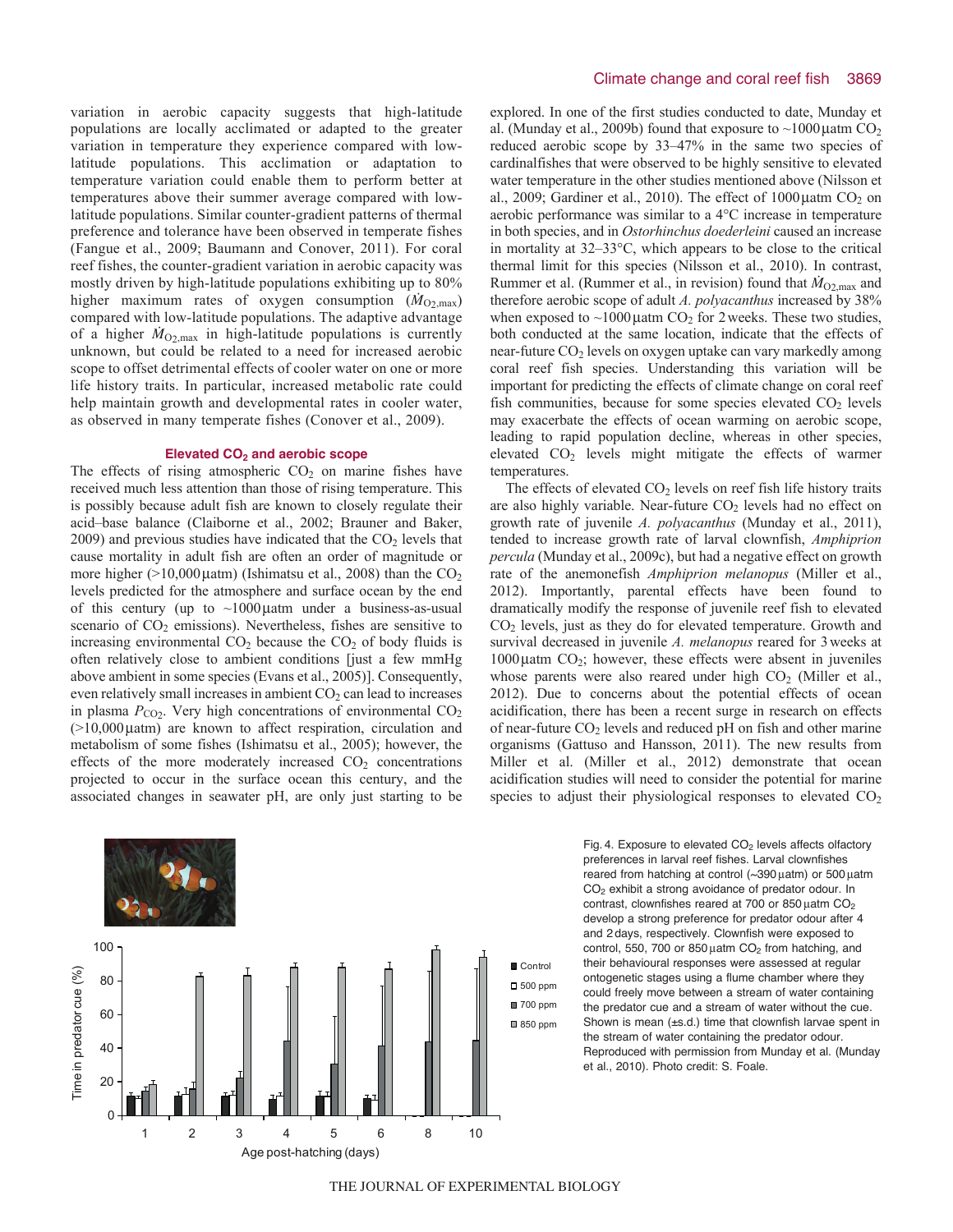

Fig. 5. The behaviour of larval reef fish is altered by exposure to elevated CO2 levels. When placed in natural coral reef habitat, juvenile damselfish exposed to 850  $\mu$ atm CO<sub>2</sub>: (A) were more active, (B) ventured further from shelter, (C) ventured a greater maximum distance from shelter and (D) were bolder (on a scale of 0 to 3 with 0.5 increments) compared with juveniles exposed to present-day  $CO<sub>2</sub>$  levels. Damselfish were caught in light traps at the end of their pelagic larval phase and exposed to control or to 850  $\mu$ atm CO<sub>2</sub> for 4 days. They were then released onto patches of coral habitat and their behaviour was observed. From data published in Munday et al. (Munday et al., 2010).

levels when several generations are exposed to the same environmental stress.

# **Sensory and behavioural abnormalities – the greatest threat of rising CO2 levels?**

A major development in understanding the impacts of rising  $CO<sub>2</sub>$ levels on marine organisms was the discovery that exposure to elevated CO<sub>2</sub> levels affects the behaviour and sensory responses of coral reef fishes. Initial studies showed that juvenile damselfish exposed to elevated  $CO<sub>2</sub>$  levels became more active (Munday et al., 2010) and lost their ability to discriminate between ecologically important chemical cues, such as odours from different habitat types, kin and non-kin, and the smell of predators (Munday et al., 2009d; Dixson et al., 2010). Remarkably, the high-CO<sub>2</sub>-exposed juveniles even became strongly attracted to the smell of a predator (Fig. 4). Reef fish larvae use olfactory cues to help locate reefs at the end of their pelagic larval phase, to choose appropriate settlement habitat and to avoid predators (Leis et al., 2011). Consequently, impaired ability to discriminate between olfactory cues, or attraction to inappropriate cues, could have serious consequences for the ability of larvae to locate reefs and successfully transition from the pelagic to the benthic environment. Subsequent studies have found that effects of nearfuture CO<sub>2</sub> levels are not restricted to olfactory-mediated behaviour; auditory preferences (Simpson et al., 2011), behavioural lateralization (Domenici et al., 2012), learning ability (Ferrari et al., 2012a) and visual threat perception (Ferrari et al., 2012b) are all affected when juvenile reef fishes are exposed to elevated CO<sub>2</sub> levels. These impacts on behaviour and sensory systems have been shown to affect homing ability (Devine et al., 2012a), habitat selection and the timing of settlement (Devine et al., 2012b), predator avoidance (Ferrari et al., 2011a) and prey selection (Ferrari et al., 2011b). Furthermore, juvenile damselfish exposed to elevated  $CO<sub>2</sub>$  levels (700–850 µatm  $CO<sub>2</sub>$ ) exhibit riskier behaviour in natural coral reef habitat, including higher activity levels and venturing further from shelter (Fig.5). As a result, mortality from predation is five to nine times higher than average in newly settled juveniles that have been exposed to elevated CO2 levels (Munday et al., 2010; Ferrari et al., 2011a). Such dramatic increases in mortality could clearly have implications for the sustainability of some reef fish populations.

Interference of acid–base regulatory responses with the function of brain neurotransmitters appears to be responsible for the systemic effects of high  $CO<sub>2</sub>$  levels on behaviour and sensory function observed in reef fishes (Nilsson et al., 2012). When exposed to high  $CO<sub>2</sub>$  levels, marine fish regulate their acid–base balance to avoid acidosis by accumulating  $HCO_3^-$ , with compensatory reductions in Cl<sup>-</sup> (Brauner and Baker, 2009). The GABA-A receptor, the main inhibitory neurotransmitter receptor in the vertebrate brain, is an ion channel with conductivity for Cl– and HCO<sub>3</sub><sup>-</sup> (Bormann et al., 1987). Consequently, regulatory changes in the distribution of  $HCO<sub>3</sub><sup>-</sup>$  and  $Cl<sup>-</sup>$  over neuronal membranes during high-CO<sub>2</sub> exposure could affect GABA-A receptor function, and explain changes and reversals in behavioural responses (Fig.6). By treating juvenile fish with an antagonist to the GABA-A receptor, Nilsson et al. (Nilsson et al., 2012) were able to reverse the behavioural abnormalities caused by  $CO<sub>2</sub>$  exposure, providing support for a role of impaired neurotransmitter function in the behavioural and sensory changes observed in reef fish at nearfuture  $CO<sub>2</sub>$  levels. Ironically, it seems that the exceptional capacity that marine fishes have to regulate their acid–base balance to prevent plasma and tissue acidosis could make them susceptible to behavioural and sensory impairment when permanently exposed to high  $CO<sub>2</sub>$  levels.

As observed with sensitivity to thermal stress, striking differences in the responses of different species to elevated  $CO<sub>2</sub>$ levels has been detected. In a comparison of four closely related damselfish species, Ferrari et al. (Ferrari et al., 2011a) found that all four species exhibited a reduced response to predation risk following exposure to high  $CO<sub>2</sub>$  levels, but the magnitude of the change ranged from 30 to 95%. Such differences suggest that the composition of reef fish communities may shift due to changes in relative rates of mortality among species in a high- $CO<sub>2</sub>$  world. Whether reef fish will be able to acclimate or adapt to the effects of high concentrations of  $CO<sub>2</sub>$  on neurotransmitter function is currently unknown. At present, there is little evidence that developmental acclimation will play a major role in allowing future populations to cope with the behavioural and sensory impacts of increasing  $CO<sub>2</sub>$ , because behavioural changes occur in larvae even when they have been reared from hatching at elevated  $CO<sub>2</sub>$  levels (Munday et al., 2009d; Munday et al., 2010). Nevertheless, there is some hope that adaptation by selection of tolerant genotypes may occur. Although all tested damselfish larvae exposed to 850 µatm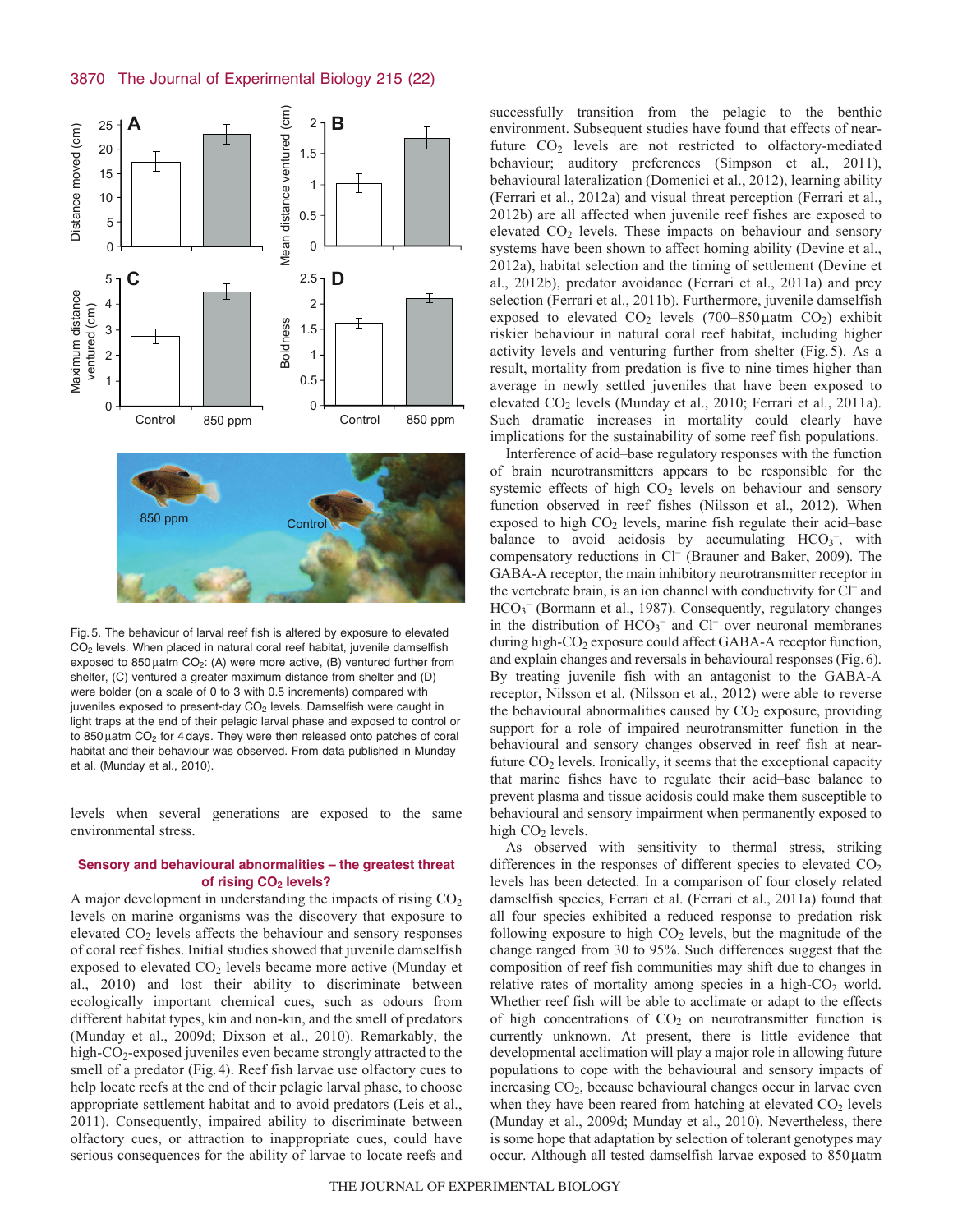

Fig. 6. Proposed response of GABA-A receptor function to elevated seawater CO<sub>2</sub> levels. GABA is the major inhibitory neurotransmitter in vertebrates. The GABA-A receptor is a GABA-gated ion channel with conductance for CI<sup>-</sup> and HCO<sub>3</sub><sup>-</sup>. Normally, ion gradients are such that channel opening results in CI<sup>-</sup> and HCO<sub>3</sub><sup>-</sup> inflow, causing membrane hyperpolarization and inhibited neural activity. Elevated seawater  $P_{\rm CO2}$  leads to ion-regulatory adjustments in blood and tissues of fish that might affect transmembrane gradients for CI<sup>-</sup> and/or HCO<sub>3</sub><sup>-</sup> in some neurons. This could cause GABA-A receptors to become depolarizing and excitatory, resulting in behavioural abnormalities. Nilsson et al. (Nilsson et al., 2012) provided support for this hypothesis by showing that the behavioural effects of high CO<sub>2</sub> exposure are reversed by treatment with a GABA-A receptor antagonist. From Nilsson et al. (Nilsson et al., 2012).

CO2 show altered preferences to olfactory cues, larvae reared at  $700\mu$ atm  $CO<sub>2</sub>$  exhibit considerable variation in their responses, with approximately half of the larvae responding like unaffected controls (Munday et al., 2010). If this variation in individual responses has a genetic basis, we might expect rapid selection of tolerant individuals, although they may not be able to cope with further rises in  $CO<sub>2</sub>$ . Estimating the heritability of variation in responses to high  $CO<sub>2</sub>$  levels among individuals will be key to making predictions about how species will respond to future ocean conditions.

# **Conclusions**

Coral reef fishes appear to be sensitive to both rising ocean temperatures and higher  $CO<sub>2</sub>$  levels. Although there are differences in thermal sensitivity among species, most species tested to date appear to live close to their thermal optimum and even small increases in average temperature cause significant decrements to aerobic scope, leading to declines in growth, reproductive output, swimming ability and, in some cases, survival. Low-latitude populations appear to be more sensitive to rising ocean temperature than higher-latitude populations, possibly because they are acclimated or locally adapted to a narrower range of seasonal temperature. Adult reef fishes appear to have limited capacity to acclimate to higher temperature. More promisingly, however, at least some species are able to acclimate essential physiological processes to higher temperatures when both parents and offspring are exposed to these conditions.  $CO<sub>2</sub>$  concentrations that will occur in the ocean during the second half of this century could also have significant impacts on reef fish populations. The most dramatic effects are on behaviour and sensory ability: navigation, habitat choice, prey selection and predator avoidance by reef fishes could all be affected, with important consequences for population dynamics. Understanding the variation within and between species in their response to increasing temperature and  $CO<sub>2</sub>$  levels will be crucial for predicting the community and ecosystem effects of climate change. Tolerant species are likely to persist in their current locations, whereas sensitive species might exhibit rapid range shifts, or even suffer population declines throughout their ranges. Furthermore, greater emphasis needs to be placed on long-term experiments when investigating climate change impacts, because there is clearly potential for acclimation within and between generations and the capacity for adaptation by selection of favourable genotypes. Ultimately, it will be these longer-term processes that determine the fate of coral reef fish populations as the climate changes over the next 50 to 100years.

### **Glossary**

#### Acclimation

The modification of physiological, behavioural or morphological traits in response to environmental change. This definition follows Angilletta (Angilletta, 2009), where the phenotypic change of the organism, not simply the duration of exposure, is considered to be acclimation.

#### Aerobic scope

The difference between maximum and minimum oxygen consumption. Counter-gradient variation

A pattern of reaction norms whereby populations from cooler locations outperform populations from warmer locations at most temperatures, including the temperature normally experienced at the warmer location. Predicted to occur when genetic and environmental influences on performance are negatively associated across the thermal gradient.

 $\dot{M}_{\text{O}_2}$ <br>The 'resting' or 'standard' rate of oxygen consumption. This measure is an attempt to estimate the basal metabolic rate and is measured in unstressed fish that are not digesting feed. 'M' denotes that the value is given as mass of oxygen consumed. When it is given as volume of oxygen consumed, it is often denoted  $V_{O2}$ .

# $\dot{M}_{\rm O_2,max}$

The maximum rate of oxygen uptake that can be achieved. To estimate this in fish, oxygen consumption is measured during swimming at the maximum rate they can sustain.

## O<sub>2crit</sub>

The critical oxygen concentration. This is the lowest level of oxygen in the water needed by the fish to sustain its resting rate of oxygen uptake. A low value indicates a high capacity for maintaining oxygen uptake during hypoxic conditions. May also be given as critical oxygen pressure  $(P_{O\text{2crit}})$ .

### *Q*<sup>10</sup>

The increase in the rate of a physiological process (often referring to  $\dot{M}_{\text{O2}}$ ) over a 10°C increase in temperature.

Thermal reaction norm

The response of a trait, such as aerobic scope, to variation in environmental temperature.

#### **Acknowledgements**

We thank the many students and collaborators who have contributed to our research and discussed ideas.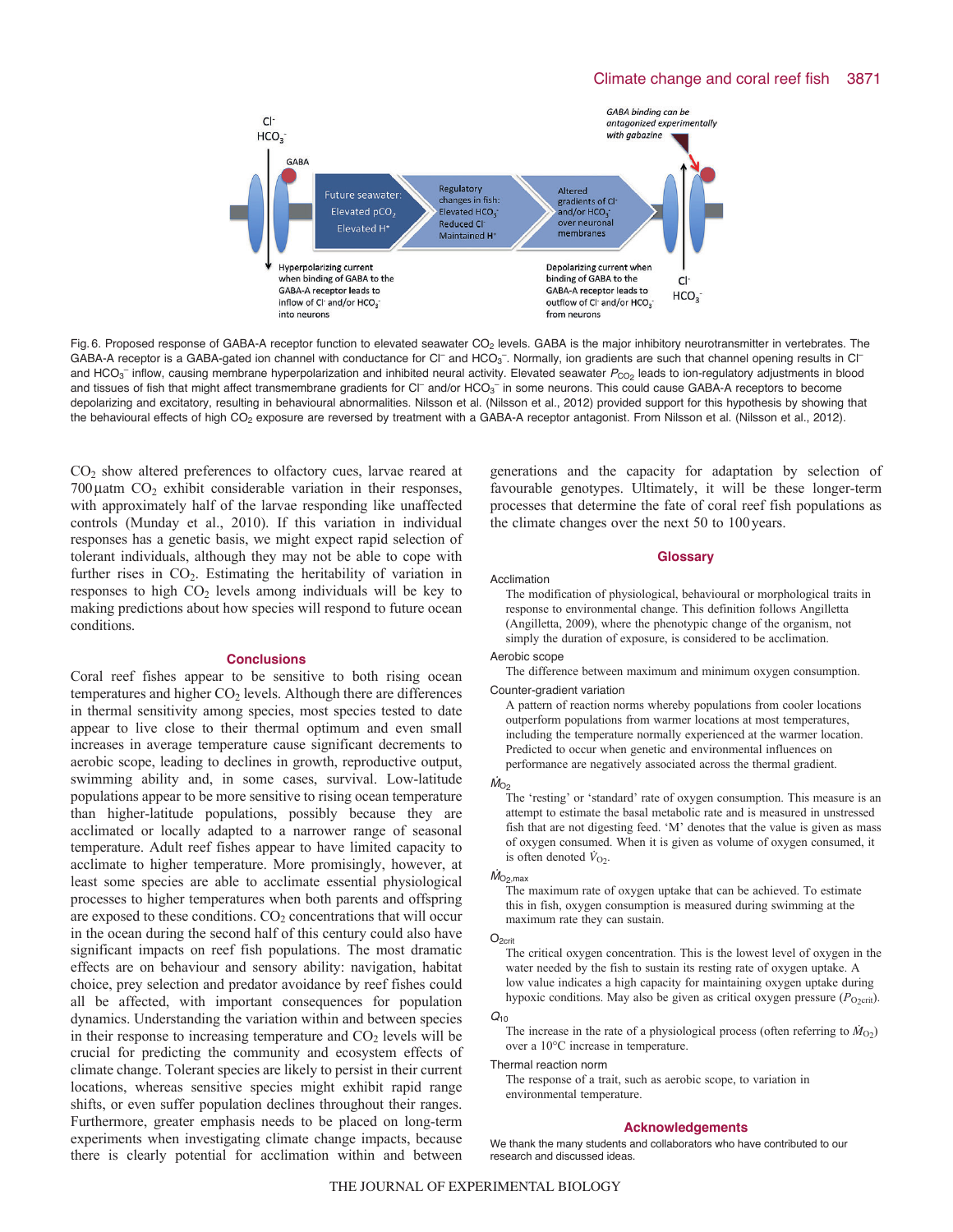# 3872 The Journal of Experimental Biology 215 (22)

#### **Funding**

Research by P.L.M. and M.I.M. is supported by the Australian Research Council and James Cook University. G.N.E.'s research is supported by the University of Oslo and the Norwegian Research Council. P.L.M. is an Australian Research Council QEII Fellow.

#### **References**

- **Angilletta, M. J.** (2009). *Thermal Adaptation: A Theoretical and Empirical Synthesis*. New York: Oxford University Press.
- **Angilletta, M. J., Wilson, R. S., Navas, C. A. and James, R. S.** (2003). Tradeoffs and the evolution of thermal reaction norms. *Trends Ecol. Evol.* **18**, 234-240.
- **Baumann, H. and Conover, D. O.** (2011). Adaptation to climate change: contrasting patterns of thermal-reaction-norm evolution in Pacific versus Atlantic silversides. *Proc. Biol. Sci.* **278**, 2265-2273.
- **Bonduriansky, R.** (2012). Rethinking heredity, again. *Trends Ecol. Evol.* **27**, 330-336. **Bonduriansky, R., Crean, A. J. and Day, T.** (2012). The implications of nongenetic inheritance for evolution in changing environments. *Evol. Appl.* **5**, 192-201.
- **Bormann, J., Hamill, O. P. and Sakmann, B.** (1987). Mechanism of anion permeation through channels gated by glycine and gamma-aminobutyric acid in mouse cultured spinal neurones. *J. Physiol.* **385**, 243-286.
- **Brauner, C. J. and Baker, D. W.** (2009). Patterns of acid-base regulation during exposure to hypercarbia in fishes. In *Cardio-respiratory Control in Vertebrates* (ed. M. L. Glass and S. C. Wood), pp. 43-63. Berlin: Springer.
- **Claiborne, J. B., Edwards, S. L. and Morrison-Shetlar, A. I.** (2002). Acid-base regulation in fishes: cellular and molecular mechanisms. *J. Exp. Zool.* **293**, 302-319.

**Clavier, J., Chauvaud, L., Cuet, P., Esbelin, C., Frouin, P., Taddei, D. and Thouzeau, G.** (2008). Diel variation of benthic respiration in a coral reef sediment (Reunion Island, Indian Ocean). *Estuar. Coast. Shelf Sci.* **76**, 369-377.

**Conover, D. O., Duffy, T. A. and Hice, L. A.** (2009). The covariance between genetic and environmental influences across ecological gradients reassessing the evolutionary significance of countergradient and cogradient variation. *Ann. N. Y. Acad. Sci.* **1168**, 100-129.

**Deutsch, C. A., Tewksbury, J. J., Huey, R. B., Sheldon, K. S., Ghalambor, C. K., Haak, D. C. and Martin, P. R.** (2008). Impacts of climate warming on terrestrial ectotherms across latitude. *Proc. Natl. Acad. Sci. USA* **105**, 6668-6672.

**Devine, B. M., Munday, P. L. and Jones, G. P.** (2012a). Homing ability of adult cardinalfish is affected by elevated carbon dioxide. *Oecologia* **168**, 269-276.

**Devine, B. M., Munday, P. L. and Jones, G. P.** (2012b). Rising CO<sub>2</sub> concentrations affect settlement behaviour of larval damselfishes. *Coral Reefs* **31**, 229-238.

**Dixson, D. L., Munday, P. L. and Jones, G. P.** (2010). Ocean acidification disrupts the innate ability of fish to detect predator olfactory cues. *Ecol. Lett.* **13**, 68-75. **Domenici, P., Allan, B., McCormick, M. I. and Munday, P. L.** (2012). Elevated

carbon dioxide affects behavioural lateralization in a coral reef fish. *Biol. Lett.* **8**, 78- 81.

**Donelson, J. M., Munday, P. L., McCormick, M. I., Pankhurst, N. W. and Pankhurst, P. M.** (2010). Effects of elevated water temperature and food availability on the reproductive performance of a coral reef fish. *Mar. Ecol. Prog. Ser.* **401**, 233- 243.

**Donelson, J. M., Munday, P. L., McCormick, M. I. and Nilsson, G. E.** (2011). Acclimation to predicted ocean warming through developmental plasticity in a tropical reef fish. *Glob. Change Biol.* **17**, 1712-1719.

- **Donelson, J. M., Munday, P. L., McCormick, M. I. and Pitcher, C. R.** (2012). Rapid transgenerational acclimation of a tropical reef fish to climate change. *Nat. Clim. Change* **2**, 30-32.
- **Doney, S. C.** (2010). The growing human footprint on coastal and open-ocean biogeochemistry. *Science* **328**, 1512-1516.
- **Eliason, E. J., Clark, T. D., Hague, M. J., Hanson, L. M., Gallagher, Z. S., Jeffries, K. M., Gale, M. K., Patterson, D. A., Hinch, S. G. and Farrell, A. P.** (2011). Differences in thermal tolerance among sockeye salmon populations. *Science* **332**, 109-112.
- **Evans, D. H., Piermarini, P. M. and Choe, K. P.** (2005). The multifunctional fish gill: dominant site of gas exchange, osmoregulation, acid-base regulation, and excretion of nitrogenous waste. *Physiol. Rev.* **85**, 97-177.
- **Fangue, N. A., Podrabsky, J. E., Crawshaw, L. I. and Schulte, P. M.** (2009). Countergradient variation in temperature preference in populations of killifish *Fundulus heteroclitus*. *Physiol. Biochem. Zool.* **82**, 776-786.
- **Farrell, A. P.** (2009). Environment, antecedents and climate change: lessons from the study of temperature physiology and river migration of salmonids. *J. Exp. Biol.* **212**, 3771-3780.
- **Farrell, A. P., Hinch, S. G., Cooke, S. J., Patterson, D. A., Crossin, G. T., Lapointe, M. and Mathes, M. T.** (2008). Pacific salmon in hot water: applying aerobic scope models and biotelemetry to predict the success of spawning migrations. *Physiol. Biochem. Zool.* **81**, 697-709.
- **Ferrari, M. C. O., Dixson, D. L., Munday, P. L., McCormick, M. I., Meekan, M. G., Sih, A. and Chivers, D. P.** (2011a). Intrageneric variation in antipredator responses of coral reef fishes affected by ocean acidification: implications for climate change projections on marine communities. *Glob. Change Biol.* **17**, 2980-2986.
- **Ferrari, M. C. O., McCormick, M. I., Munday, P. L., Meekan, M. G., Dixson, D. L., Lonnstedt, O. and Chivers, D. P.** (2011b). Putting prey and predator into the CO<sub>2</sub> equation – qualitative and quantitative effects of ocean acidification on predator–prey interactions. *Ecol. Lett.* **14**, 1143-1148.
- **Ferrari, M. C. O., Manassa, R. P., Dixson, D. L., Munday, P. L., McCormick, M. I., Meekan, M. G., Sih, A. and Chivers, D. P.** (2012a). Effects of ocean acidification on learning in coral reef fishes. *PLoS ONE* **7**, e31478.
- **Ferrari, M. C. O., McCormick, M. I., Munday, P. L., Meekan, M., Dixson, D. L., Lonnstedt, O. and Chivers, D.** (2012b). Effects of ocean acidification on visual risk assessment by coral reef fishes. *Funct. Ecol.* **26**, 553-558.
- **Figueira, W. F. and Booth, D. J.** (2010). Increasing ocean temperatures allow tropical fishes to survive overwinter in temperate waters. *Glob. Change Biol.* **16**, 506-516. **Franklin, C. E. and Seebacher, F.** (2009). Adapting to climate change. *Science* **323**,
- 876b-877b. **Fry, F. E. J.** (1947). Effects of the environment on animal activity. *Publ. Ontario Fish.*
- *Res. Lab.* **68**, 1-52. **Gardiner, N. M., Munday, P. L. and Nilsson, G. E.** (2010). Counter-gradient variation in respiratory performance of coral reef fishes at elevated temperatures. *PLoS ONE* **5**, e13299.
- **Gattuso, J.-P. and Hansson, L.** (2011). *Ocean Acidification*. New York: Oxford University Press.
- **Green, B. S. and Fisher, R.** (2004). Temperature influences swimming speed, growth and larval duration in coral reef fish larvae. *J. Exp. Mar. Biol. Ecol.* **299**, 115-132.
- **Hoegh-Guldberg, O., Mumby, P. J., Hooten, A. J., Steneck, R. S., Greenfield, P., Gomez, E., Harvell, C. D., Sale, P. F., Edwards, A. J., Caldeira, K. et al.** (2007). Coral reefs under rapid climate change and ocean acidification. *Science* **318**, 1737- 1742.
- **IPCC** (2007). Summary for policymakers. In *Climate Change 2007: The Physical Science Basis. Contribution of Working Group I to the Fourth Assessment Report of the Intergovernmental Panel on Climate Change* (ed. S. Solomon, D. Qin, M. Manning, Z. Chen, M. Marquis, K. B. Averyt, M. Tignor and H. L. Miller). Cambridge: Cambridge University Press.
- **Ishimatsu, A., Hayashi, M., Lee, K. S., Kikkawa, T. and Kita, J.** (2005).
- Physiological effects on fishes in a high-CO<sub>2</sub> world. *J. Geophys. Res.* 110, C09S09. Ishimatsu, A., Hayashi, M. and Kikkawa, T. (2008). Fishes in high-CO<sub>2</sub>, acidified oceans. *Mar. Ecol. Prog. Ser.* **373**, 295-302.
- **Jablonka, E. and Raz, G.** (2009). Transgenerational epigenetic inheritance: prevalence, mechanisms, and implications for the study of heredity and evolution. *Q. Rev. Biol.* **84**, 131-176.
- **Johansen, J. L. and Jones, G. P.** (2011). Increasing ocean temperature reduced the metabolic performance and swimming ability of coral reef damselfishes. *Glob. Change Biol.* **17**, 2971-2979.
- **Leis, J. M., Siebeck, U. and Dixson, D. L.** (2011). How Nemo finds home: the neuroecology of dispersal and of population connectivity in larvae of marine fishes. *Integr. Comp. Biol.* **51**, 826-843.
- **Lo-Yat, A., Simpson, S. D., Meekan, M., Lecchini, D. D., Martinez, E. and Galzin, R.** (2011). Extreme climatic events reduce ocean productivity and larval supply in a tropical reef ecosystem. *Glob. Change Biol.* **17**, 1695-1702.
- **McCormick, M. I. and Molony, B. W.** (1995). Influence of water temperature during the larval stage on size, age and body condition of a tropical reef fish at settlement. *Mar. Ecol. Prog. Ser.* **118**, 59-68.
- **Meekan, M. G., Carleton, J. H., McKinnon, A. D., Flynn, K. and Furnas, M.** (2003). What determines the growth of tropical reef fish larvae in the plankton: food or temperature? *Mar. Ecol. Prog. Ser.* **256**, 193-204.
- **Miller, G. M., Watson, S.-A., Donelson, J. M., McCormick, M. I. and Munday, P. L.** (2012). Parental environment mediates impacts of elevated  $CO<sub>2</sub>$  on a coral reef fish. *Nature Clim. Change* [Epub ahead of print] doi:10.1038/nclimate1599.
- **Munday, P. L., Jones, G. P., Pratchett, M. S. and Williams, A. J.** (2008a). Climate change and the future for coral reef fishes. *Fish Fisheries* **9**, 261-285.
- **Munday, P. L., Kingsford, M. J., O'Callaghan, M. and Donelson, J. M.** (2008b). Elevated temperature restricts growth potential of the coral reef fish *Acanthochromis polyacanthus. Coral Reefs* **27**, 927-931.
- **Munday, P. L., Leis, J. M., Lough, J. M., Paris, C. B., Kingsford, M. J., Berumen, M. L. and Lambrechts, J.** (2009a). Climate change and coral reef connectivity. *Coral Reefs* **28**, 379-395.
- **Munday, P. L., Crawley, N. E. and Nilsson, G. E.** (2009b). Interacting effects of elevated temperature and ocean acidification on the aerobic performance of coral reef fishes. *Mar. Ecol. Prog. Ser.* **388**, 235-242.
- **Munday, P. L., Donelson, J. M., Dixson, D. L. and Endo, G. G. K.** (2009c). Effects of ocean acidification on the early life history of a tropical marine fish. *Proc. Biol. Sci.* **276**, 3275-3283.
- Munday, P. L., Dixson, D. L., Donelson, J. M., Jones, G. P., Pratchett, M. S.,<br>Devitsina, G. V. and Døving, K. B. (2009d). Ocean acidification impairs olfactory<br>discrimination and homing ability of a marine fish. Proc. Nat 1848-1852.
- **Munday, P. L., Dixson, D. L., McCormick, M. I., Meekan, M., Ferrari, M. C. O. and Chivers, D. P.** (2010). Replenishment of fish populations is threatened by ocean
- acidification. *Proc. Natl. Acad. Sci. USA* **107**, 12930-12934. **Munday, P. L., Gagliano, M., Donelson, J. M., Dixson, D. L. and Thorrold, S. R.** (2011). Ocean acidification does not affect the early life history development of a tropical marine fish. *Mar. Ecol. Prog. Ser.* **423**, 211-221.
- **Nilsson, G. E. and Östlund-Nilsson, S.** (2004). Hypoxia in paradise: widespread hypoxia tolerance in coral reef fishes. *Proc. Biol. Sci.* **271 Suppl. 3**, S30-S33.
- **Nilsson, G. E., Hobbs, J. P. A., Munday, P. L. and Ostlund-Nilsson, S.** (2004). Coward or braveheart: extreme habitat fidelity through hypoxia tolerance in a coraldwelling goby. *J. Exp. Biol.* **207**, 33-39.
- **Nilsson, G. E., Hobbs, J.-P. A. and Östlund-Nilsson, S.** (2007). Tribute to P. L. Lutz: respiratory ecophysiology of coral-reef teleosts. *J. Exp. Biol.* **210**, 1673-1686.
- **Nilsson, G. E., Crawley, N., Lunde, I. G. and Munday, P. L.** (2009). Elevated temperature reduces the respiratory scope of coral reef fishes. *Glob. Change Biol.* **15**, 1405-1412.
- **Nilsson, G. E., Östlund-Nilsson, S. and Munday, P. L.** (2010). Effects of elevated temperature on coral reef fishes: loss of hypoxia tolerance and inability to acclimate. *Comp. Biochem. Physiol.* **156A**, 389-393.
- **Nilsson, G. E., Dixson, D. L., Domenici, P., McCormick, M. I., Sorensen, C., Watson, S. A. and Munday, P. L.** (2012). Near-future carbon dioxide levels alter fish behaviour by interfering with neurotransmitter function. *Nat. Clim. Change* **2**, 201-204.
- **O'Connor, M. I., Bruno, J. F., Gaines, S. D., Halpern, B. S., Lester, S. E., Kinlan, B. P. and Weiss, J. M.** (2007). Temperature control of larval dispersal and the